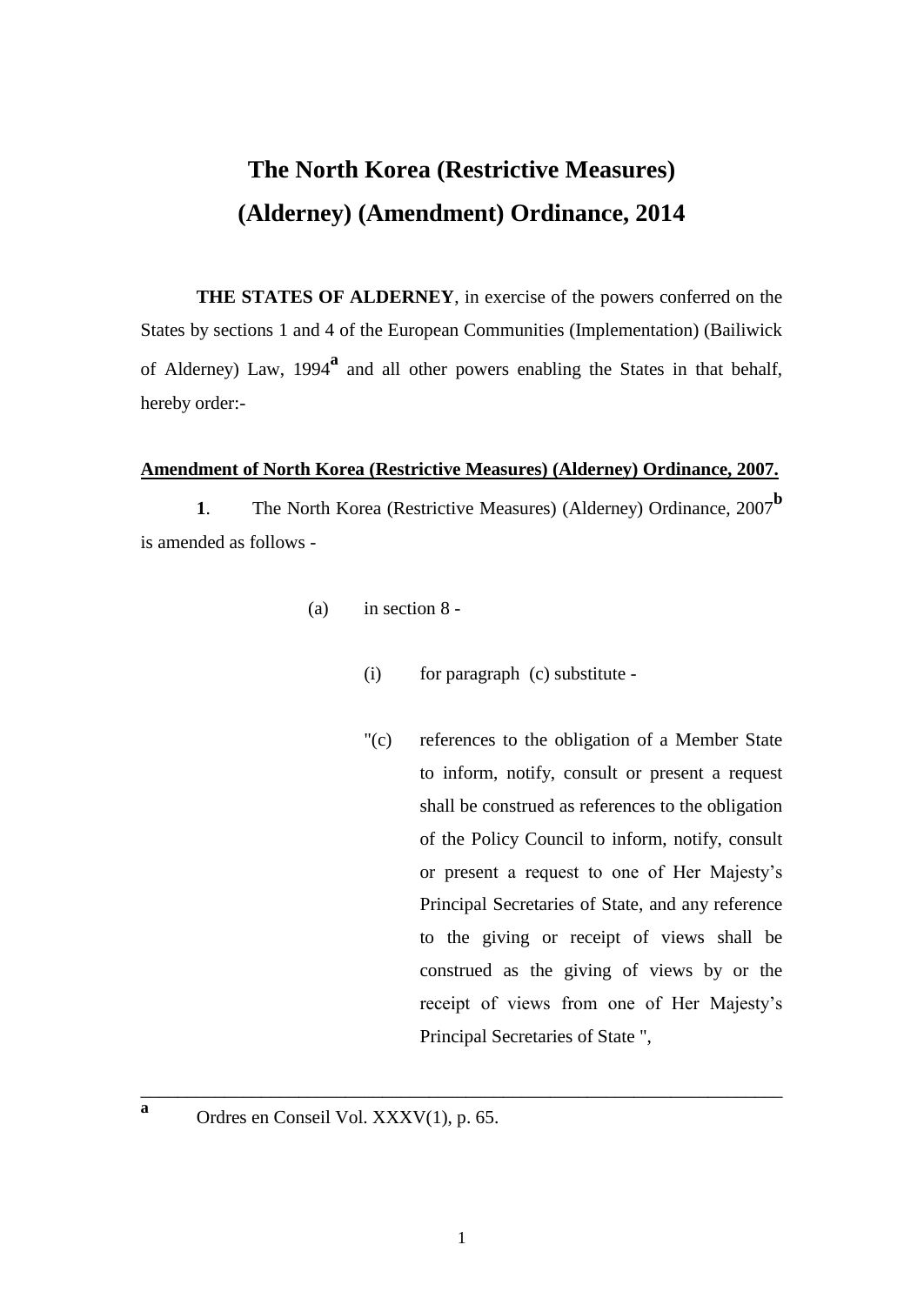- (ii) for paragraph (h) substitute -
- "(h) references to ports of Member States shall be construed as including any port in Alderney, and references to a vessel flying the flag of a Member State as including a Alderney ship and a Alderney fishing vessel,",
- (iii) delete "and" where it appears at the end of paragraph (j), and
- (iv) for the full stop at the end of paragraph (k) substitute a comma and immediately thereafter insert -

#### "and

(l) the inclusion of any natural or legal person, group or entity in the lists contained in any Annex to the EC Regulation shall be subject to any annulment of the EC Regulation in its application to that person group or entity by the Court of Justice of the European Union and having effect in the European Union for the time being.", and

**b**

Ordinance No. IX of 2007, as amended by Ordinance No.VI of 2013.